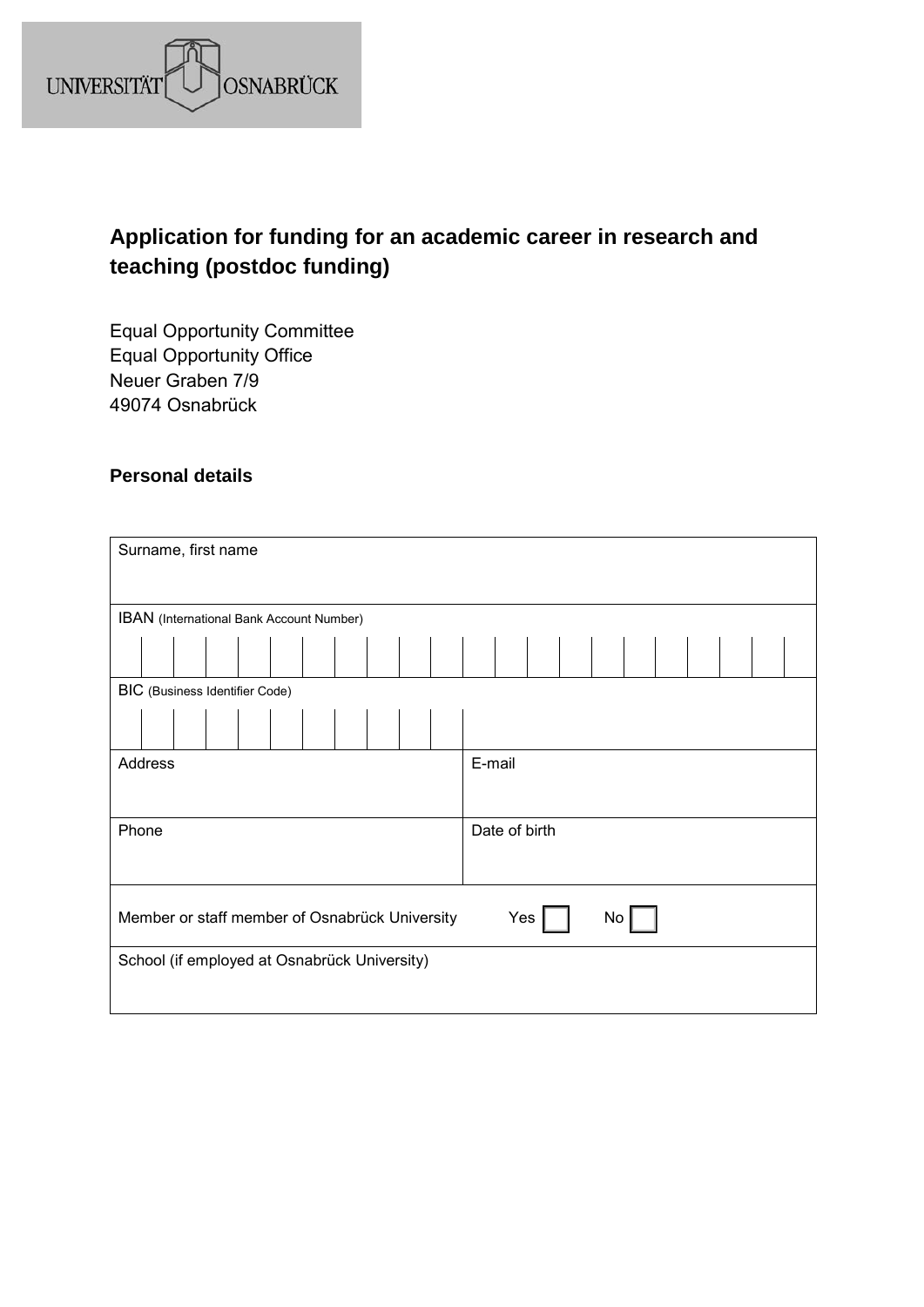### **Information about your PhD**

| School                                                                                                                                                     | Subject of your PhD |
|------------------------------------------------------------------------------------------------------------------------------------------------------------|---------------------|
| Title of your PhD thesis                                                                                                                                   |                     |
| Completion date of your PhD (date of the defense of your thesis or of the comprehensive oral<br>examination)                                               |                     |
| Final grade achieved in your PhD                                                                                                                           |                     |
| (As proof, please submit your PhD certificate or the interim certificate issued after the defense of the thesis or<br>the comprehensive oral examination.) |                     |

# **Information about the scientific project and your academic career to date**

| school |
|--------|
|--------|

Brief description of the project

Project duration

Past scientific publications/lectures/posters

*(Please use a separate sheet if more space is required.)*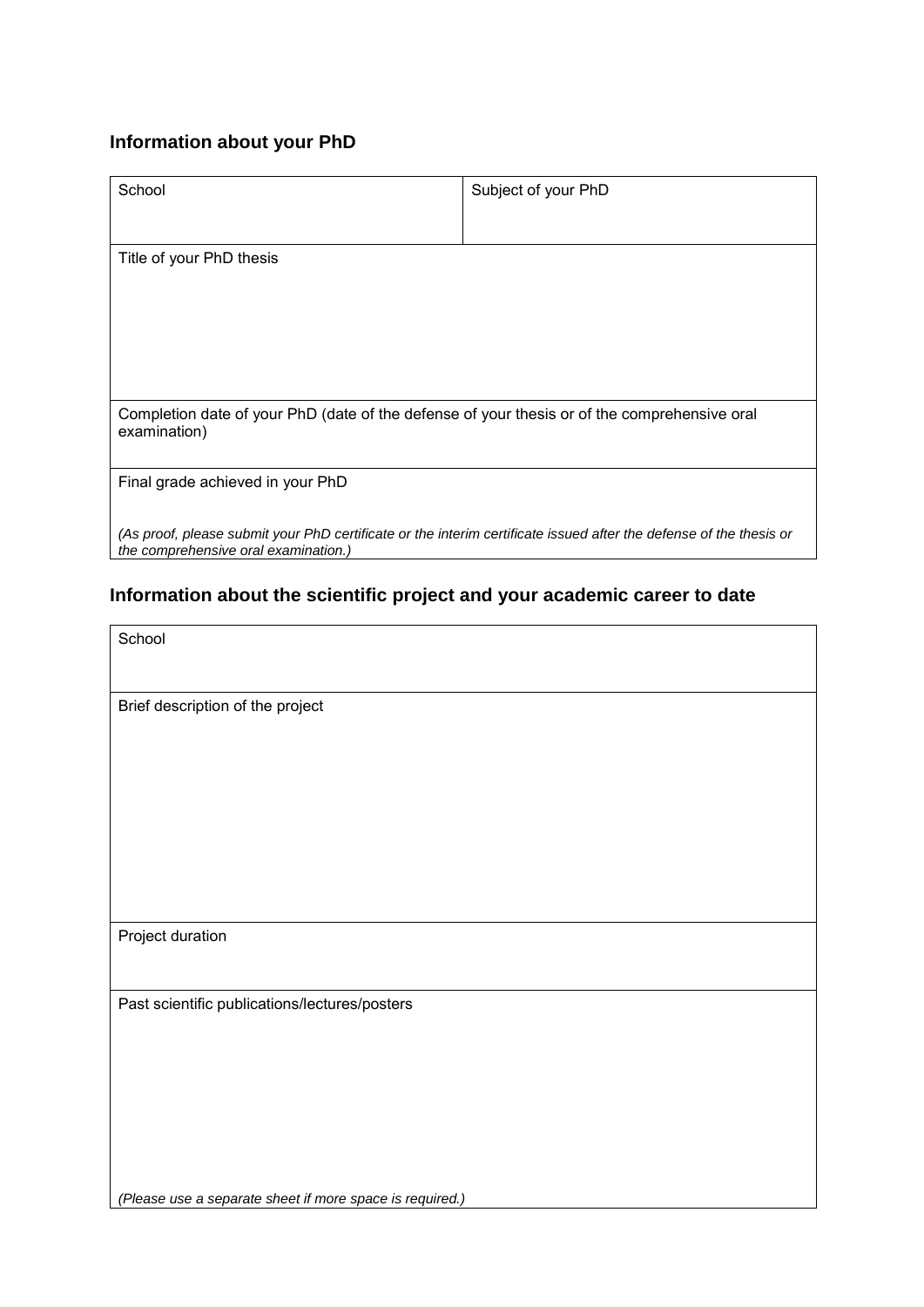### **Enclosures:**

- 1. Completed form (bearing an original signature)
- 2. Covering letter explaining your reason for applying
- 3. Statement of motivation and explanation of the significance of the requested funding for your academic career
- 4. Description of the project in line with the funding objectives of the Female Promotion Pool (see preamble of Award Guidelines)
- 5. Budget and schedule (existing funds/resources and funds/resources requested from another source)
- 6. Evidence of having completed an above-average PhD (either by presenting your PhD certificate or submitting the interim PhD certificate issued after the defense of the thesis or the comprehensive oral examination)
- 7. Proof of your status as a member or staff member of Osnabrück University, if applicable
- 8. Declaration stating that the information given is correct